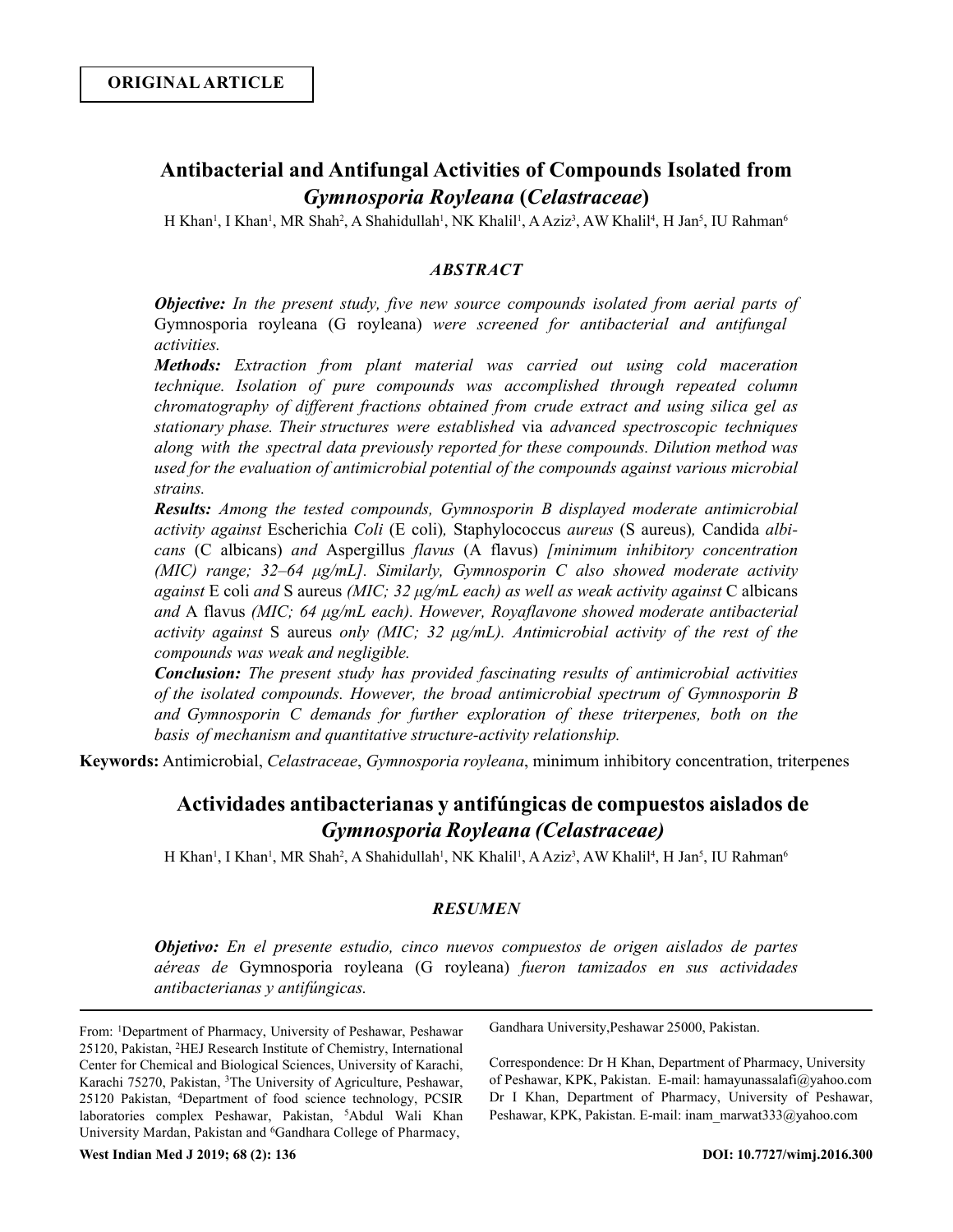*Métodos: La extracción de material vegetal se realizó mediante la técnica de maceración en frío. El aislamiento de compuestos puros se logró a través de la cromatografía en columna repetida de diversas fracciones obtenidas del extracto crudo y usando gel de silicona como fase estacionaria. Sus estructuras fueron establecidas mediante técnicas espectroscópicas avanzadas junto con los datos espectrales previamente reportados para estos compuestos. El método de dilución fue usado para evaluar el potencial antimicrobiano de los compuestos contra diversas cepas microbianas.*

*Resultados: Entre los compuestos sometidos a prueba, Gymnosporina B mostró una actividad antimicrobiana moderada contra* Escherichia *Coli (*E coli*),* Staphylococcus *aureus (*S aureus*),*  Candida *Albicans (*C albicans*) y* Aspergillus *flavus (*A flavus*) [rango de concentración inhibitoria mínima (CIM); 32 – 64 μg/mL]. De manera similar, Gymnosporina C también mostró actividad moderada contra* E coli *y* S aureus *(CIM; 32 μg/mL cada uno) así como débil actividad frente a* C albicans *y* A flavus *(CIM; 64 μg/mL cada uno). Sin embargo, Royaflavone mostró actividad antibacteriana moderada sólo frente a* S aureus *(CIM; 32 μg/mL). La actividad antimicrobiana del resto de los compuestos fue débil e insignificante.*

*Conclusión: El presente estudio ha proporcionado resultados interesantes acerca de las actividades antimicrobianas de los compuestos aislados. Sin embargo, el amplio espectro antimicrobiano de la Gymnosporina B y la Gymnosporina C exige una mayor exploración de estos triterpenos, tanto sobre la base del mecanismo como a partir de la relación cuantitativa estructura-actividad.*

**Palabras clave:** Antimicrobiano, *Celastraceae*, *Gymnosporia royleana*, concentración inhibitoria mínima, triterpenos

#### **INTRODUCTION**

For centuries, the survival of the human race has been challenged by infectious agents causing morbidities and mortalities worldwide. In 2011 around 14 million lives were lost globally due to infectious diseases (1). A recent survey showed that a handful of 20 species out of nearly 1400 known human pathogens were responsible for mortalities in 2010 (2). Despite new discoveries in antimicrobial agents, newer infections along with emerging bacterial resistance remain a concern today.

Additionally, invasive aspergillosis and other fungal opportunistic infections are also emerging particularly in subjects treated with immunemodulating agents (3). The control of these fungal infections is difficult and challenging for healthcare professionals. The arsenal against fungal infections consists of several agents but still there is a great deficiency of antifungal drugs having broad spectrum and ideal safety. The majority of the present day antifungal agents have pronounced adverse effects or toxicity (amphotericin B), have potential for drug interactions (azoles), or are prone to development of resistance (4). Although the use of combination

#### **West Indian Med J 2019; 68 (2): 137**

therapy has been somewhat successful, a need definitely exists for novel antifungal agents with broad spectrum coverage and ideal safety profiles.

In the present scenario re-emerging, multidrug resistance as well as novel microbial infections have outpaced the discovery of new anti-infective agents and presently, a serious need for novel antimicrobial agents exists. Historically natural resources have provided outstanding antimicrobial drugs. As the natural product resources especially the plants have only partially been explored, there is an immense potential in these unexplored reservoirs for producing novel antimicrobial leads.

*Gymnosporia Royleana* (*G royleana*) belongs to the genus *Gymnosporia*, an important genus of *Celastraceae* family. The plant is a thorny shrub with stiff branches and flowers in the month of March and April. Flowers are white in colour and after maturation forms 3-gonous capsule bearing black seeds (5, 6). It is widely distributed in northern areas of Pakistan, especially in Kaghan, Kashmir, Swat and Buner (5, 6). The plant is widely used in local traditional systems as antimicrobial, anticancer, analgesic, anti-diarrheal, anti-dysentric, antispasmodic, gastro-protective, abortifacient and as insecticidal agent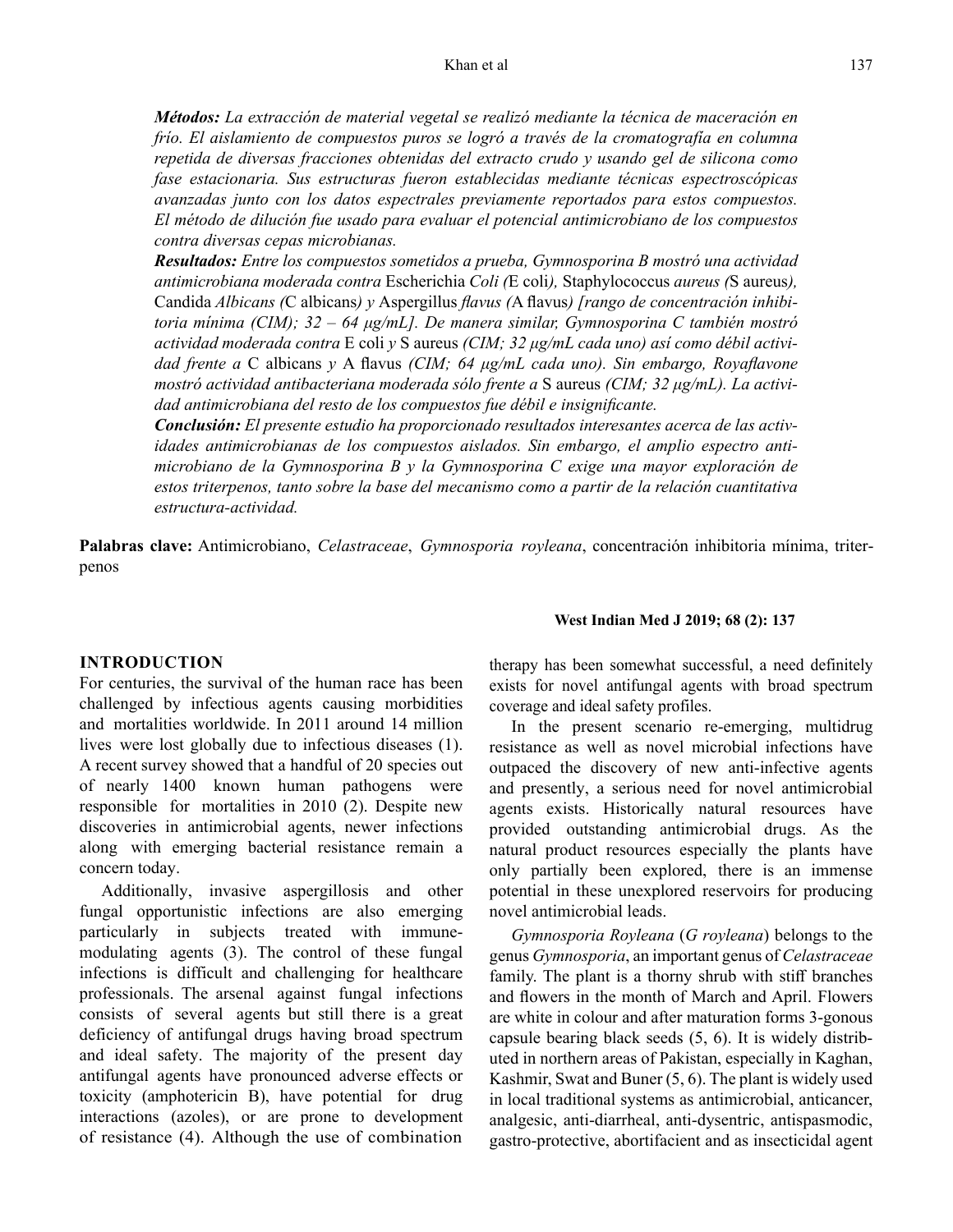(7‒10). Furthermore, the root extracts of *G Royleana* have shown potential antimicrobial, phytotoxic and anticancer properties (7). Similarly the leaf extracts of the plant have also demonstrated potential anti-haemolytic, anti-lipid peroxidation and antioxidant properties (6).

In the current investigation, we have made an attempt to identify and screen some of the isolated compounds of *G royleana* for antibacterial and antifungal properties.

## **MATERIAL AND METHODS**

## **Plant collection**

The aerial parts of *G royleana* were collected from Mata, in the district of Swat Valley, Khyber Pakhtunkhwa, Pakistan and identified by taxonomist and a voucher specimen (Bot. 20044/pup) was submitted in Department of botany, University of Peshawar.

After garbling and washing with distilled water, the material was placed under shade at room temperature for drying. Then the material was chopped and finely powdered by using mechanical grinder (Yigan, Model WF 130).

### **Extraction and isolation**

Extraction of chemical constituents from *G royleana* was accomplished using cold maceration technique. Powdered plant material (9.7 kg) was macerated repeatedly in methanol at room temperature with intermittent shaking. The combined filtrate was evaporated using a rotary evaporator (Bucchi Rotavapor R 200), that finally provided crude extract (580 g). Methanolic extract was suspended in distilled water and was shaken in a separating funnel with *n*-hexane (3 х 1.5 L), dichloromethane (3 х 1.5 L), ethyl acetate (3 х 1.5 L) and *n*-butanol (3 х 1.5 L), which resulted in respective fractions.

The dichloromethane fraction (20 g) was loaded to a column packed with silica gel, and the sample was eluted with mobile phases ranging from *n*-hexane-DCM (1:1) to DCM-methanol (98:2) gradient. This separation process provided nine sub-fractions (GRD1-GRD9). The sub-fraction GRD-5 (113 mg) was also loaded on Silica gel and eluted with *n*-hexane-DCM (4:6), which lead to isolation of compound **4** (Gymnosterol; 18 mg). The sub-fraction GRD-7 (649 mg) was rechromatographed over silica gel, using *n*-hexane-DCM (7:3), which provided compound **1** (Gymnosporin A; 21 mg).

Ethyl acetate fraction (43 g) was also loaded to a glass column packed with Silica gel. At the beginning, the sample was eluted with hexane-DCM (9:1) gradient which eventually lead to DCM (100%) gradient.

Furthermore, the same sample was eluted with DCMmethanol (99:1, 98:2, 96:4, 94:6, 9:1, 8.5:1.5 and 8:2) gradients. This process resulted in various sub-fractions, which were combined according to TLC profiles. Total 12 sub-fractions (GRE1-GRE12) were obtained. The sub-fraction GRE-4 (322 mg) was subjected to chromatography using silica gel as stationary phase, and eluted with DCM-methanol (98:2) gradient that ultimately provided compound **2** (Gymnosporin B; 18 mg) and compound **3** (Gymnosporin C; 32 mg). The sub-fraction GRE-7 (172 mg) was eluted with DCMmethanol (93:7) gradient and provided compound **5** (Royaflavone; 37 mg) using silica gel based column chromatography.

Chemical structures of isolated compounds were identified by comparing nuclear magnetic resonance (NMR) and mass spectrometry (MS) data, with the data already reported in literature  $(11-14)$ .

#### **Antimicrobial assays**

Antifungal and antibacterial activities of the isolated compounds from aerial parts of *G royleana* were determined using dilution method.

## **Bacterial and fungal cultures**

Antimicrobial bioassay of isolated compounds were executed using four bacterial and three fungal strains. The selected bacterial strains for the bioassay were *E coli*  (ATCC 25922), *S aureus* (ATCC 25923), *P aeruginosa* (ATCC 27853) and *S typhi* (ATCC 19430). Whereas, *C albicans* (ATCC 2091), *A flavus* (ATCC 32611), *T longifusus* (clinical isolate) were the chosen fungal strains for the study. These microbial strains were activated, when required on nutrient agar (bacteria) or Sabouraud glucose agar (fungi) at 37 °C, for 24 hours before screening.

## **Determination of minimum inhibitory concentration by macrodilution method**

Antimicrobial activity (in terms of minimum inhibitory concentration) of compounds isolated from *G royleana*  was evaluated according to reported protocols (15, 16). Samples were solubilized in dimethylsulfoxide and diluted serially in micro-plates with sterile water, using a laminar air flow hood. Similar volumes of actively growing microbial test cultures (approximately  $1.5 \times$ 10<sup>6</sup> CFU/mL), after adding to different wells, were incubated overnight at 37 °C. On the next morning, each well was treated with tetrazolium violet. Microbial growth, if any, was reflected by violet colouration of the culture medium. Based on visual observation, the lower-most concentration of the test sample causing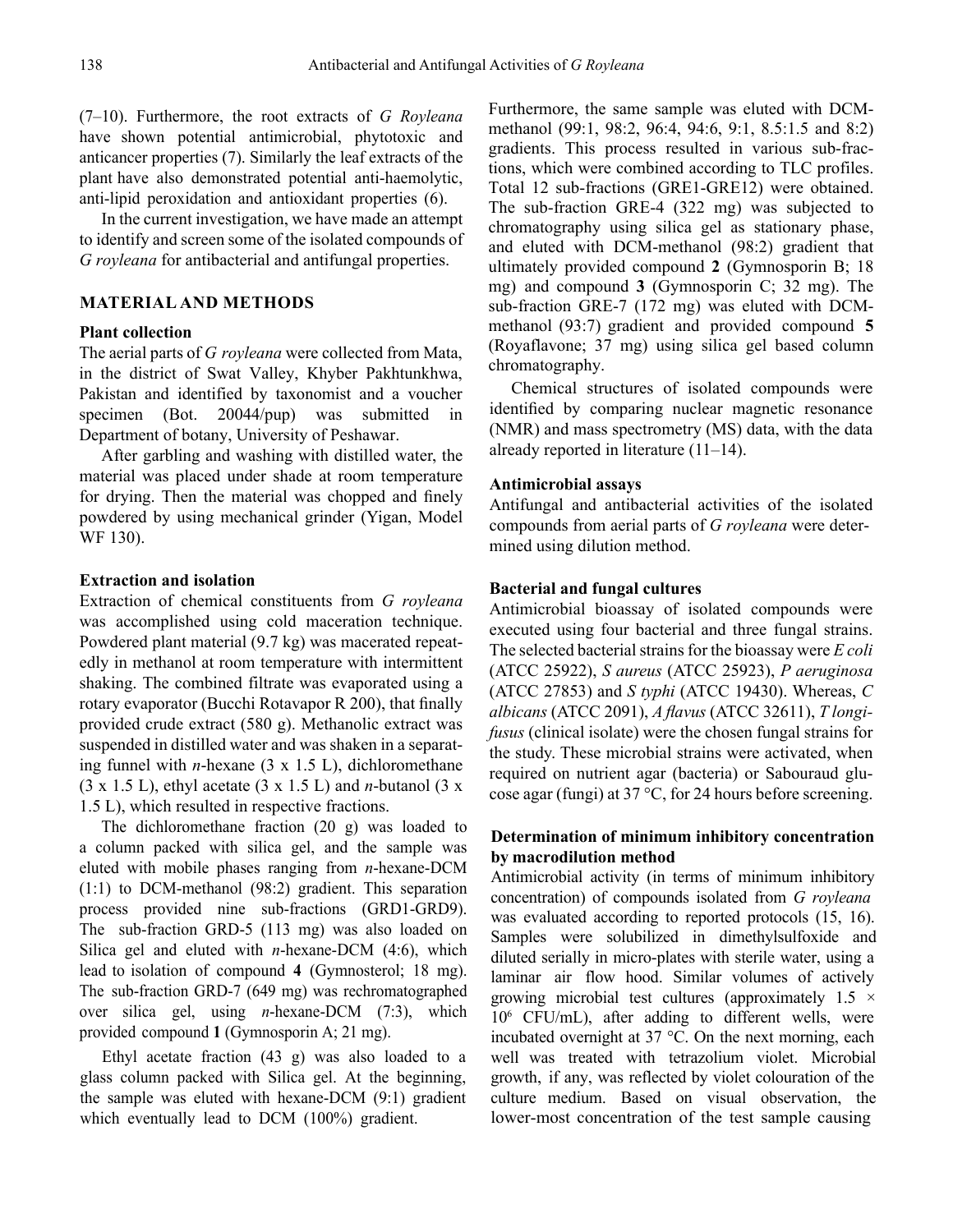

Figure: Chemical structures of isolated compounds.

inhibition of microbial growth was considered as the MIC. The inertness of dimethylsulfoxide (negative control) towards inhibiting microbial growth was verified even at the highest concentration used. Miconazole, Streptomycin and Amphotericin B were employed as standard drugs.

## **RESULTS**

Results presented in the Table clearly show the antimicrobial potential of some of the isolated compounds, to varying degrees, depending upon the microbial strain. The isolated compounds were active against Gram-positive and Gram-negative bacteria as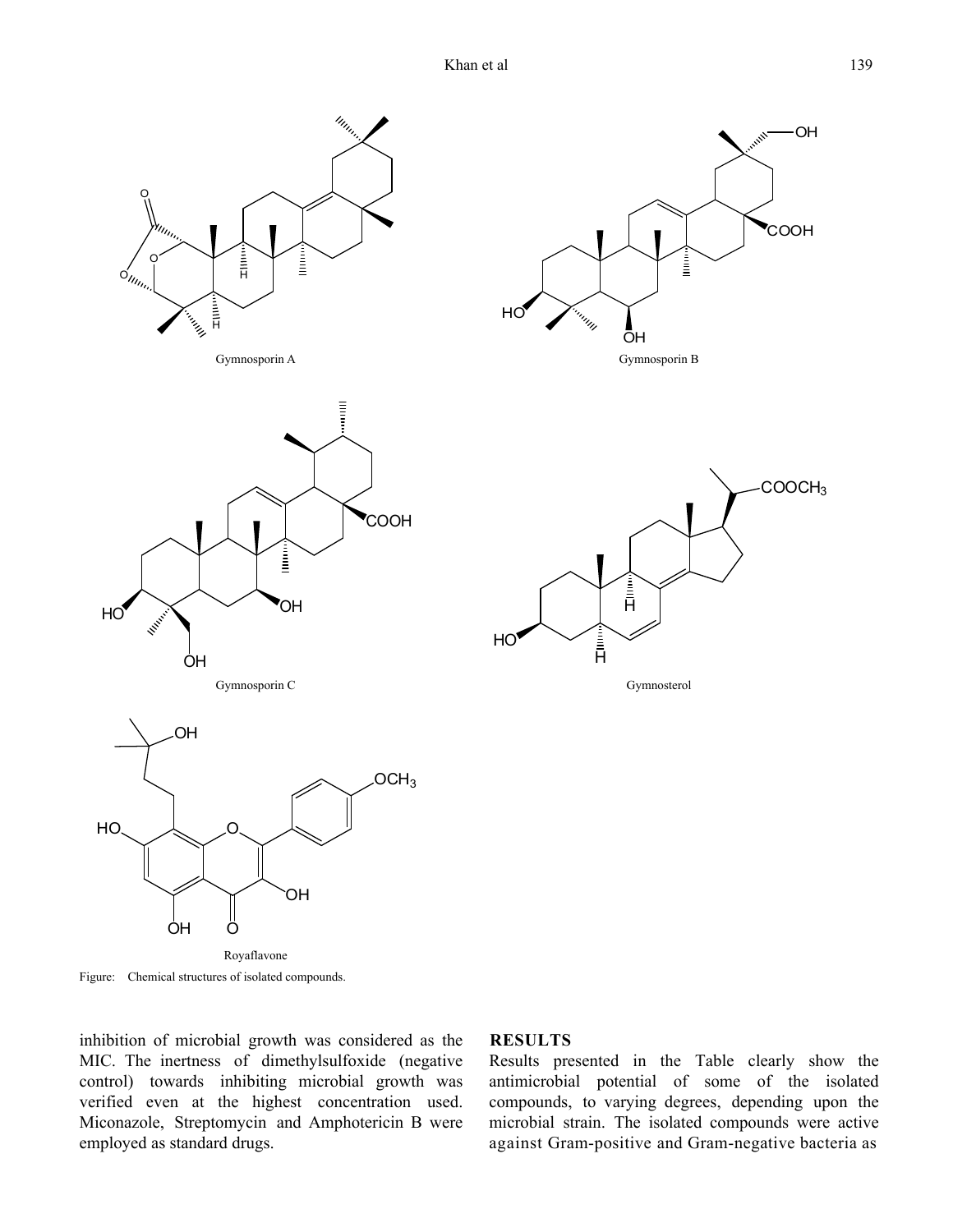well as fungi. Among the tested microbial cultures, *S aureus* (MIC; 32–256 μg/mL) and *E coli* (MIC;  $32-512 \mu g/mL$ ) were the most susceptible bacteria, whereas, *C albicans* (MIC; 32–512 μg/mL) and *A flavus* (MIC; 32‒512 μg/mL) were the most sensitive fungal strains. Alternatively, compound 2 (MIC; 32– 512  $\mu$ g/mL) and **3** (MIC; 32–512  $\mu$ g/mL) were the most active compounds towards inhibiting the microbial strains.

Table: Antibacterial and antifungal activity of compounds isolated from aerial parts of *Gymnosporia royleana*.

| Microorganism              | Minimum Inhibitory Concentration (MIC, μg/mL) |       |              |                |       |       |
|----------------------------|-----------------------------------------------|-------|--------------|----------------|-------|-------|
|                            | <b>Standard</b>                               | 1     | $\mathbf{2}$ | 3              | 4     | 5     |
| E coli                     | 10 <sup>1</sup>                               | 128   | 32           | 32             | 512   | 256   |
| S aureus                   | 10 <sup>1</sup>                               | 256   | 32           | 64             | 256   | 32    |
| P aeruginosa               | 9 <sup>1</sup>                                | >1024 | 512          | 512            | >1024 | 256   |
| S typhi                    | 10 <sup>1</sup>                               | >1024 | 256          | 512            | >1024 | >1024 |
| C albicans                 | 1.8 <sup>2</sup>                              | 512   | 64           | 128            | 512   | 256   |
| A flavus                   | $2.5^{3}$                                     | 512   | 64           | 128            | >1024 | 512   |
| Trichophyton<br>longifusus | $1.4^2$                                       | >1024 |              | $>1024$ > 1024 | >1024 | 512   |

<sup>1</sup>Streptomycin, <sup>2</sup>Miconazole, <sup>3</sup>Amphotericin B

| Gymnosporin $A = (1)$ | Gymnosporin $B = (2)$ |
|-----------------------|-----------------------|
| Gymnosporin $C = (3)$ | Gymnosterol = $(4)$   |
| Royaflavone $= (5)$   |                       |

## **DISCUSSION**

As a whole, the result of this study could be regarded as very promising if viewed in the context of a novel drug discovery from plant origin and the clinical significance of the test micro-organisms. *Staphylococcus* aureus, a Gram-positive pathogen, is a main causative agent of community and nosocomial infections with  $7-10%$  estimated mortality rate. Furthermore, some 0.5 million patients clinics in the United States are diagnosed with *staphylococcal* infection each year. *Escherichia* Coli, a Gram-negative organism is responsible for food poisoning, gastroenteritis, neonatal meningitis and urinary tract infection (UTIs). *Salmonella* typhi is well-known for typhoid fever, a serious health problem in the developing world. According to The World Health Organization (WHO), the annual reported typhoid cases go beyond 21 million claiming more than 200 000 lives (17). *Pseudomonas aeruginosa* is commonly responsible for respiratory tract infections, UTI's, burn and wound infections, otitis externa as well as other systemic infections. Similarly, nearly 80% of deaths of immunedeficient individuals is attributed to mycotic infections, including *Candidiasis* and others. Furthermore, three

out of every four females develop candidial vulvovaginitis, at least once during their lives and is considered to be the most common cause of vaginitis after bacterial vaginosis. *Aspergillus* flavus is one of the leading causes of invasive and non-invasive aspergillosis (18).

The results clearly support the antimicrobial use of the plant in folk medicine including antidiarrheal use and support our previous results (19). Furthermore, the probable mode of antimicrobial action of these compounds could be explained on the basis of the chemical classes to which these compounds belong. Hence, the likely mode of action of Gymnosporin A, Gymnosporin B and Gymnosporin C (triterpenes) as well as Gymnosterol (sterol) is *via* disruption of microbial membrane. Similarly, the antimicrobial activity of Royaflavone might be attributed to its complexation with microbial cell wall, thus, preventing the microbial growth (18, 20).

## **ACKNOWLEDGEMENT**

This project was conducted at Department of Pharmacy, University of Peshawar and HEJ, research institute, University of Karachi, Pakistan and was funded by Higher Education Commission of Pakistan for which we are very thankful for their co-operation.

## **AUTHOR'S NOTE**

HK, MRS and IK designed the study, HK, AS and AW performed the experiments, NK and HJ wrote the paper. Whereas, MRS, IK and IR supervised the experiment and analysed the final draft.

Authors declare no conflict of interest.

#### **REFERNECES**

- 1. Cole ST. Who will develop new antibacterial agents? Phil Trans R Soc B 2014; **369:** 20130430, DOI: 10.1098/rstb.2013.0430.
- 2. Dye C. After 2015: infectious diseases in a new era of health and development. Phil Trans R Soc B 2014; **369:** 20130426, DOI: 10.1098/ rstb.2013.0426.
- 3. Denning DW, Venkateswarlu K, Oakley KL, Anderson M, Manning N, Stevens DA et al. Itraconazole resistance in Aspergillus fumigatus. Antimicrob Agents Chemother 1997; **41:** 1364–8.
- 4. White TC, Marr KA, Bowden RA. Clinical, cellular, and molecular factors that contribute to antifungal drug resistance. Clin Microbiol Rev 1998; **11:** 382–402.
- 5. Din AU, Uddin G, Hussain N, Choudary MI. Ficusonic acid: a new cytotoxic triterpene isolated from *Maytenus royleanus* (Wall. ex MA Lawson) cufodontis. J Braz Chem Soc 2013; **24:** 663–8.
- 6. Shabbir M, Khan MR, Saeed N. Assessment of phytochemicals, antioxidant, anti-lipid peroxidation and anti-hemolytic activity of extract and various fractions of *Maytenus royleanus* leaves. BMC Compl Alt Med 2013; **13:** 143–55.